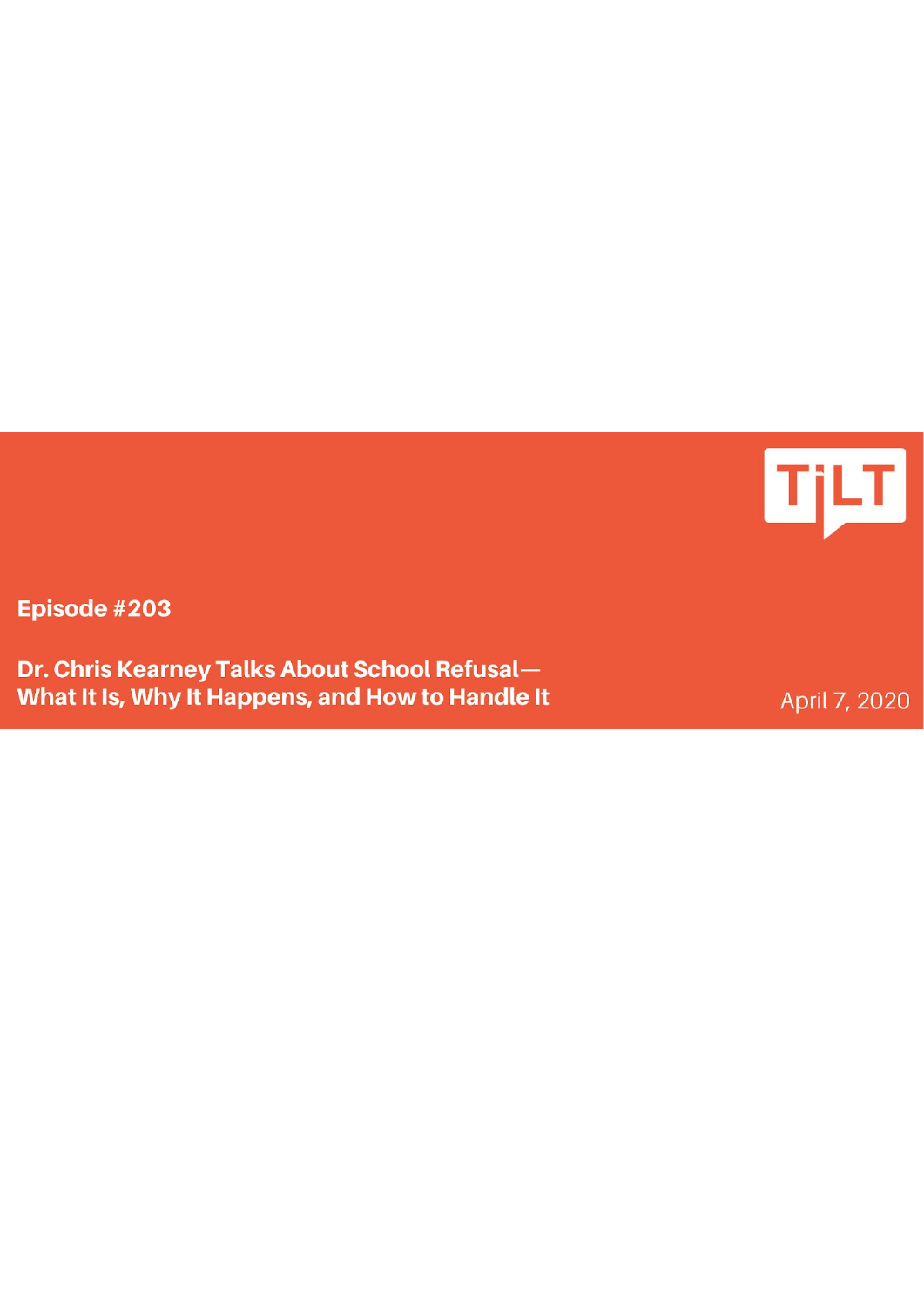

| Debbie: | Hey, Dan, welcome to the podcast.                                                                                                                                                                                                                                                                                                                                                                                                                                                                                                                                                                                                                                                                                                                                                                                             |
|---------|-------------------------------------------------------------------------------------------------------------------------------------------------------------------------------------------------------------------------------------------------------------------------------------------------------------------------------------------------------------------------------------------------------------------------------------------------------------------------------------------------------------------------------------------------------------------------------------------------------------------------------------------------------------------------------------------------------------------------------------------------------------------------------------------------------------------------------|
| Dan:    | Great to be back, Debbie.                                                                                                                                                                                                                                                                                                                                                                                                                                                                                                                                                                                                                                                                                                                                                                                                     |
| Debbie: | Hello, Chris, welcome to the podcast.                                                                                                                                                                                                                                                                                                                                                                                                                                                                                                                                                                                                                                                                                                                                                                                         |
| Chris:  | Thank you. It's good to be here.                                                                                                                                                                                                                                                                                                                                                                                                                                                                                                                                                                                                                                                                                                                                                                                              |
| Debbie: | So this is a really hot topic. I was just telling you before I hit record, this is a<br>conversation my community is really eager to have and before we kind of dive<br>into it, would you mind just taking a few minutes to introduce yourself and just<br>tell us a little bit about what you do?                                                                                                                                                                                                                                                                                                                                                                                                                                                                                                                           |
| Chris:  | Sure. Well, my name is Christopher Kearney. I'm a professor of psychology and<br>Chair of the Department of Psychology at the University of Nevada, Las Vegas.<br>I've been in Las Vegas for about 29 years, started looking at this population in<br>graduate school, became part of my dissertation, and we work pretty closely with<br>the Clark County School District here in Nevada as well as an on-campus clinic<br>that we have that deals with children with a variety of different kinds of school<br>attendance problems.                                                                                                                                                                                                                                                                                         |
| Debbie: | Fantastic. So okay, as a way to get started, is there kind of a simple definition of<br>what school refusal is?What actually qualifies as school refusal?                                                                                                                                                                                                                                                                                                                                                                                                                                                                                                                                                                                                                                                                     |
| Chris:  | Yeah, school refusal is kind of a technical term that refers to anxiety-based<br>absenteeism. So it refers to children in adolescence that have school attendance<br>problems, specifically due to an anxiety related kind of condition. So it could be<br>general anxiety or worry, social anxiety, separation anxiety, could even be<br>something like panic or obsessive compulsive disorder. Sometimes within that<br>group, you'll include symptoms of depression. In younger children, sometimes<br>it's hard to distinguish between anxiety and depression, they have a lot of<br>overlapping symptoms, like withdrawal or irritability or crying are things like<br>that. But there are other kinds of absenteeism of course, as well, but school<br>refusal is kind of a specific term to anxiety based absenteeism. |
| Debbie: | Okay, thank you. That's so helpful. And that was actually one of my questions. I'm                                                                                                                                                                                                                                                                                                                                                                                                                                                                                                                                                                                                                                                                                                                                            |

- wondering, you know if this looks different at different ages, because I assume when kids are younger in preschool or elementary school, that separation anxiety might be the perceived reason for not wanting to go to school. But could you talk about what it looks like in different age groups?
- Chris: Sure. You're right. So in preschool and elementary school grades if it's an anxiety based kind of condition, and again, not all school attendance problems are anxiety related. So right now I'm just talking about the anxiety related kind of cases. In preschool and elementary school, it's primarily if it's going to be anxiety based, more general distress and physiological arousal that's associated with school, so they feel very uncomfortable at school. They don't always articulate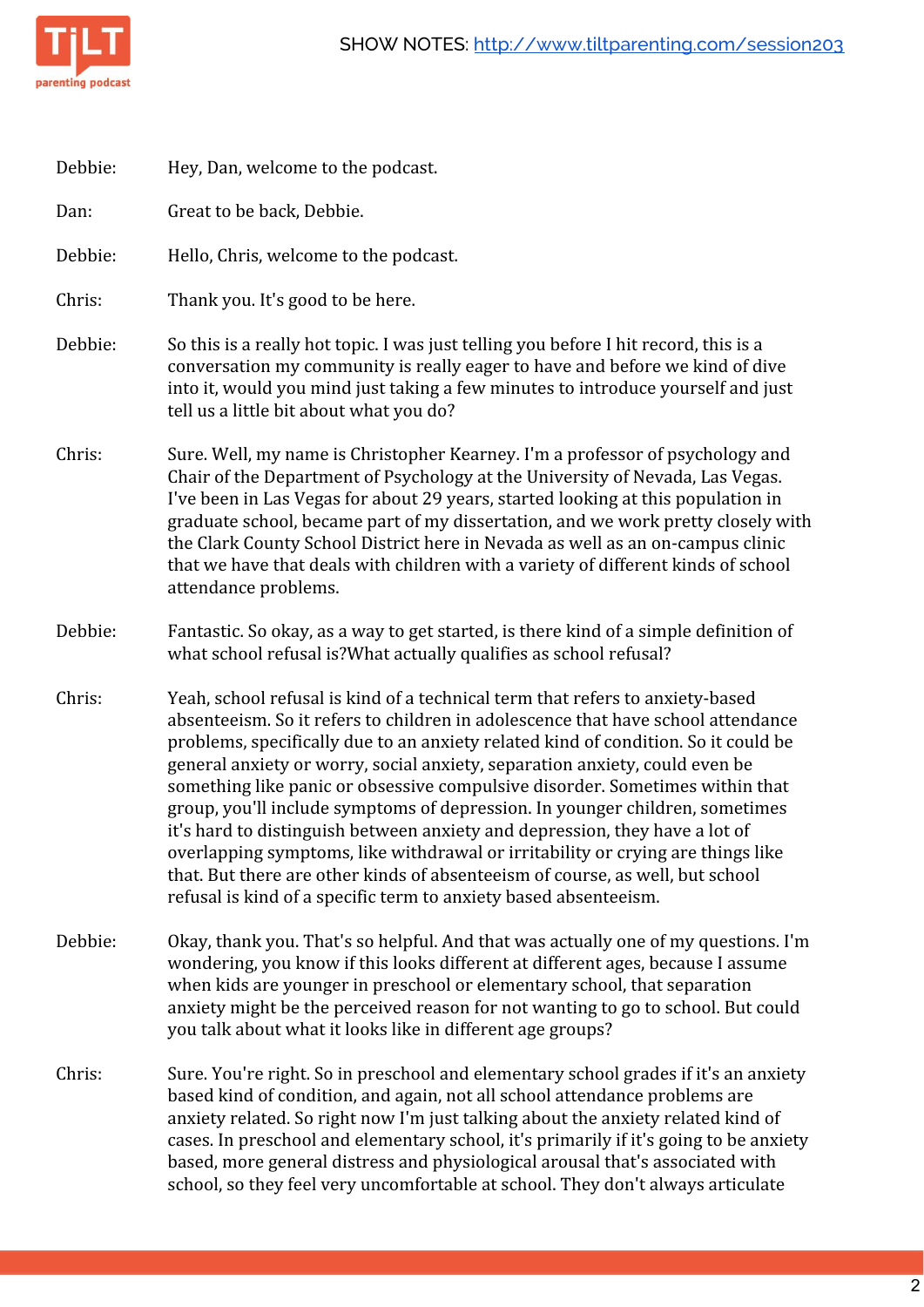

exactly what it is that they're upset about at school. Part of that is their cognitive development level. They're just not quite able to sort of articulate very clearly what it is that bothers them at school, but clearly, there's a lot of physiological or physical anxiety as well as behavioral anxiety or withdrawal or escape from school. And then the other anxiety related condition in preschool or elementary school is more separation anxiety. So the concerns about separating from a primary caregiver are sometimes that happens at home, sometimes on the way to school, sometimes on the playground right before school. But in those cases where it's clinical is usually a situation where the child either can't go into the school building, or if they do go in are so distressed for the rest of the day that they can't concentrate on their schoolwork or it's disruptive to the class somehow. When you get into middle school and high school, if it's an anxiety based kind of condition, it's a lot of times more focused on social and evaluative kind of situation. So the anxiety tends to be more about interactions with other people. You know, as kids enter into middle school, it's a much more chaotic, diverse and challenging kind of place, both socially and academically. So you get a situation where they'll have difficulties interacting with adults or with peers or both groups, in addition to being evaluated in some way, so that could be academically maybe on tests. It could be athletically, you know, participating in physical education class, it could be musically. I've had kids that will skip or refuse to go to band class because they don't want to play in front of other kids. So it could be a variety of situations where they feel they're being evaluated in front of other people. At the middle school and high school level, you could also have more general distress as well. Obviously, you can get a lot more cognitive worry about things. So middle schoolers and high schoolers are more likely than elementary school kids to have specific worries about a variety of different things that could happen. Younger kids might worry about their parents being in a car accident, but middle schoolers and high schoolers will have a much broader range of worries, including their reputation and how other people see them. And that can also influence their ability to go to school and obviously that can be impacted by things like social media. Other kinds of things that they tend to be more exposed to.

- Debbie: Wow. And this is something you know, my audience is primarily parents who are raising what I call differently wired kids. So kids with ADHD or might be on the spectrum or gifted or twice exceptional, and many have anxiety. So one of the questions that comes up all the time in my groups, and the parents are just so kind of unsure where the line is, right? So there's a lot of questioning, especially when a kid is younger. How do I know if this is school refusal? Or if they're just kind of pushing back? Like, when do I know if I should be forcing the issue or this is something I really need to take seriously and figure out a plan for?
- Chris: Yeah, there are certain benchmarks that we rely on to distinguish whether it's something that we might want to see in our clinic versus something that's not quite across the threshold. So one thing that we look at is How much the behavior is interfering in the family's daily life routine? So is it to the point where if there's behavioral issues in the morning or refuses to go to school that the family's constantly late for school or work? It's always a big battle in the morning almost every morning. Is it a situation where the child is actually missing school?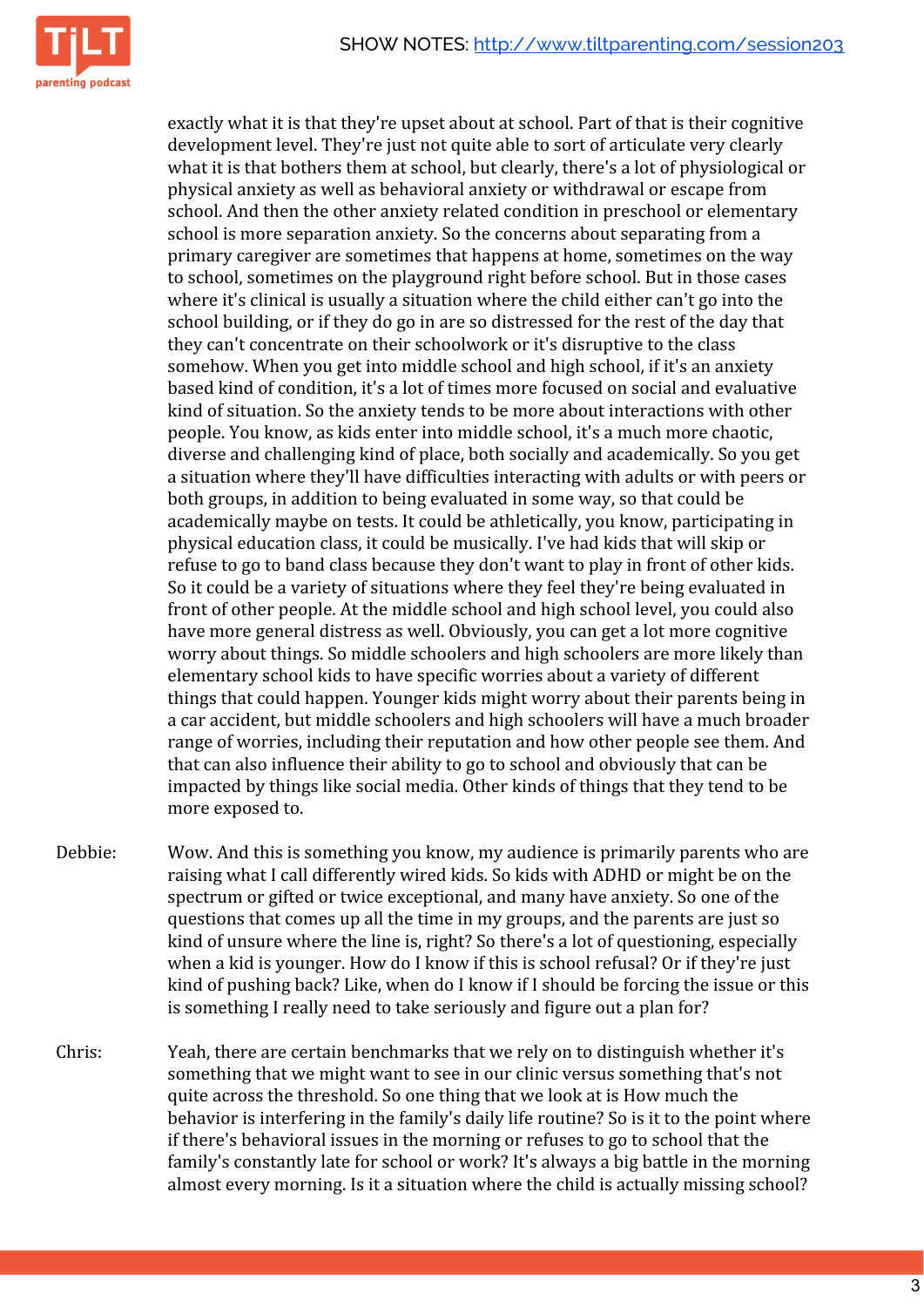So that's a key benchmark. So if they're, they're missing a lot of school, and how long it's lasted. So, you know, typically in the beginning of the school year, a lot of kids will have some difficulties adjusting to school, especially if it's a new school building. We actually don't start our clinic until two weeks after school starts because a lot of these cases sort of spontaneously remit. So if it lasts longer than two weeks, then it starts getting into more what we call clinical territory. So again, if it's interfering in the family, or the child's daily life routine, if it's getting to the point where they're avoiding things and they're missing school, and if it's lasting longer than two weeks. If all those benchmarks are sort of hit, then it tends to be more of a clinical issue.

## Unknown Speaker

- And I'm wondering what your experience has been with schools? Because that's a question that comes up a lot is there are a lot of schools that really don't get it. What's going on? Do they think a parent is being indulgent or rewarding a child for pushing back? What is your experience and how schools are able to understand and or support families going through this.
- Chris: Most schools that we deal with are receptive to the kinds of things that we're suggesting, and that can be things like initial part time schedules or other accommodations that might be needed temporarily. While we're trying to reintegrate a child back into a regular classroom setting full time, there are going to be some schools that are a little bit more rigid, and they're going to be less receptive but I would say the large majority are willing to work with us in different kinds of ways. Sometimes we have to work within their administrative system. And so developing a combination plans, for example, is something that we sometimes do in conjunction with school officials. And we never, we never implement anything in the school until we consult with the school officials and make sure that they're on board, it doesn't make any sense to ask the families or the students to do anything that the school is not going to be on board with. So it's usually a negotiation, you know, we have to work within their constraints, they try to understand where we're coming from. And if those two parties work together, the therapists and the school officials with the parents and the kids and things usually work out pretty good.
- Debbie: So what I'd love to do for this conversation is I'd love to hear a little bit about what this might look like, you know, if a child does get the support they need, how we get them back into school. And then I actually have reached out to my community and I have some really specific questions that were repeated over and over the kind of the same key themes that I'd love to talk through with you. But first, what does that process look like, and what specifically do you do in your clinic that helps turn things around and get these kids back in school and help the family be in a better place.
- Chris: So it depends a little bit on the duration of the problem. So the way we address problems that are lasting less than one year, less than one calendar year are sometimes a little different from cases that we address that are lasting for multiple years. So if it's less than one year, and it tends to be an anxiety based case, we usually work on the three major response systems of anxiety. So we'll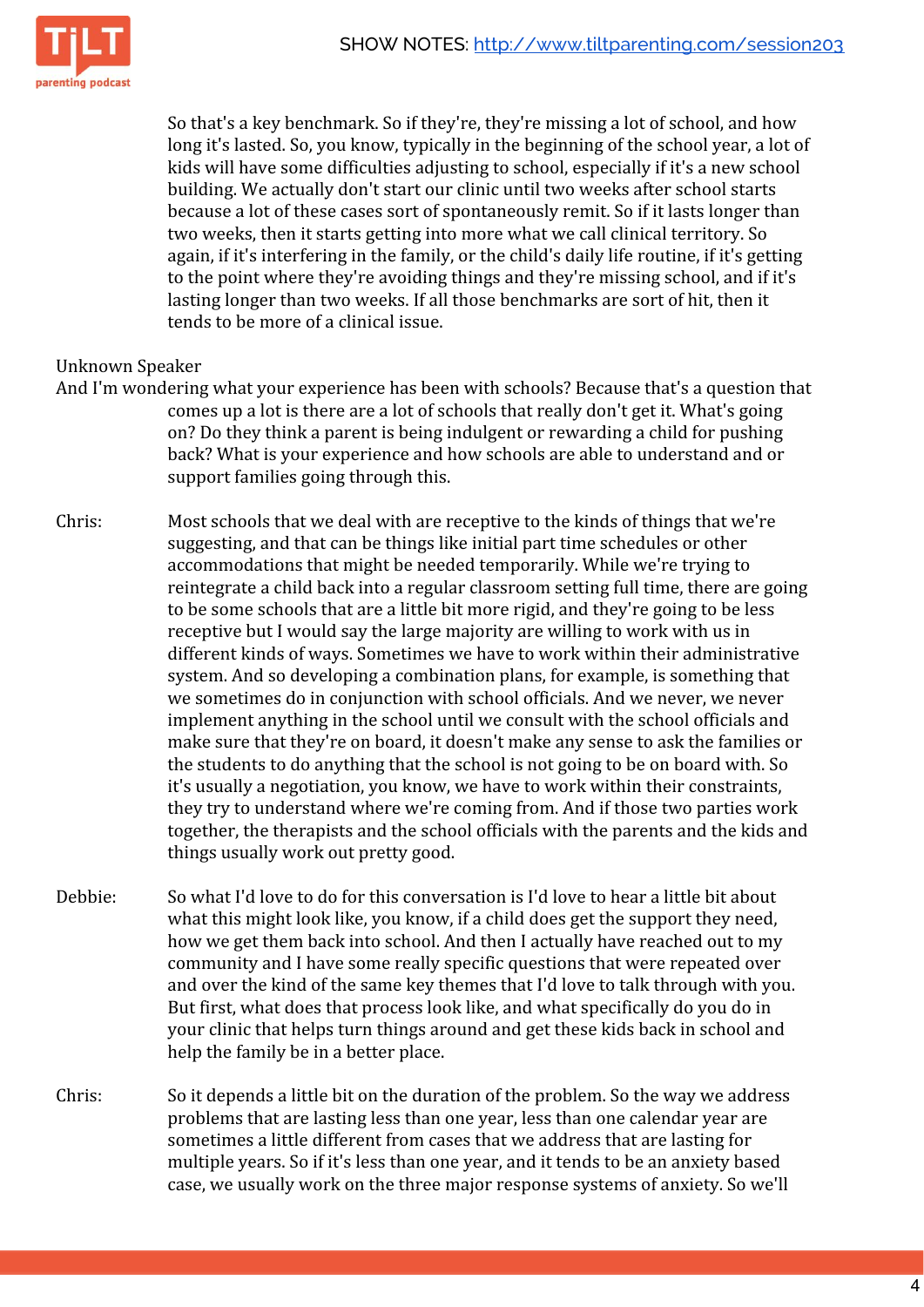

work initially on the on the physical aspects, we'll do a lot of relaxation training, somatic management, breathing retraining, to try to get the kids to control their physical aspects of anxiety, and sometimes we'll go into more depth, if they have very specific kinds of issues related to that. It's always a good idea to make sure the kids go through a whole pediatric exam to rule out any kind of medical issues. We also do address the behavioral response. A lot of these kids have been out of school for several weeks, sometimes months at a time. And we don't try to get them back into school full time right away. It's a gradual reintegration process. So usually we'll have them go to school, maybe an hour at a time, then two hours, three hours, usually adding at least an hour per week over a few weeks to try to get them sort of eased back into school. But the older kids then we we also deal with sort of the more cognitive response system of anxiety will work with the thought patterns that they have, as they're engaging with other peers will have them practice conversations, practice giving oral presentations, practice, doing things under pressure, like taking tests so that they become more adept at those kinds of things. But the key really is sort of this gradual reinterred reintroduction back into the school setting. And that works pretty well. Usually at the same time we're trying to work with the school officials to make sure that the child's completed Make up work. We want to get them to the point where when they're back in school, they know what's going on in the classroom. And they're pretty dialed in academically, they know what's happening in their algebra class or their science class or something like that. And then with younger kids that there's more of a separation anxiety issue, then we do a lot of work with the parents structuring the morning routine, focusing on brief parent commands that don't give a lot of attention to misbehaviors. We talked a lot about when and where the child is going to be dropped off at school, we'll have school officials help escort the child into school. So again, it sort of depends on duration and the type of anxiety that's involved.

Debbie: So when I'm hearing and what I'm imagining my listeners are thinking is okay, I don't live in Las Vegas, I don't have access to this clinic and to the work that you're doing. Is this something that people do throughout the country throughout the world, or is this something that there are just therapists who can say support families and moving through this?

Chris: Well, the good news is I do think the therapeutic community has become more educated about how to address this population. One thing that we've tried to do and other researchers have tried to do is put a lot of resources out there a lot of how to kinds of guides with respect to what parents can do with respect to what school officials can do and what with respect to what therapists can do on a session by session basis. And we've written a variety of different kinds of manuals and books that sort of outline, not just the broader, more technical or sophisticated procedures, but also what you can do sort of an A nuts and bolts level on a day to day kind of basis in more layman's terms. So we've, you know, I think a lot of those resources are, are now more widely distributed. So if you're a therapist and you're in a, you know, fairly rural area, and you're not too familiar with this, resources that are available that can kind of walk you through step by step, how to help this population.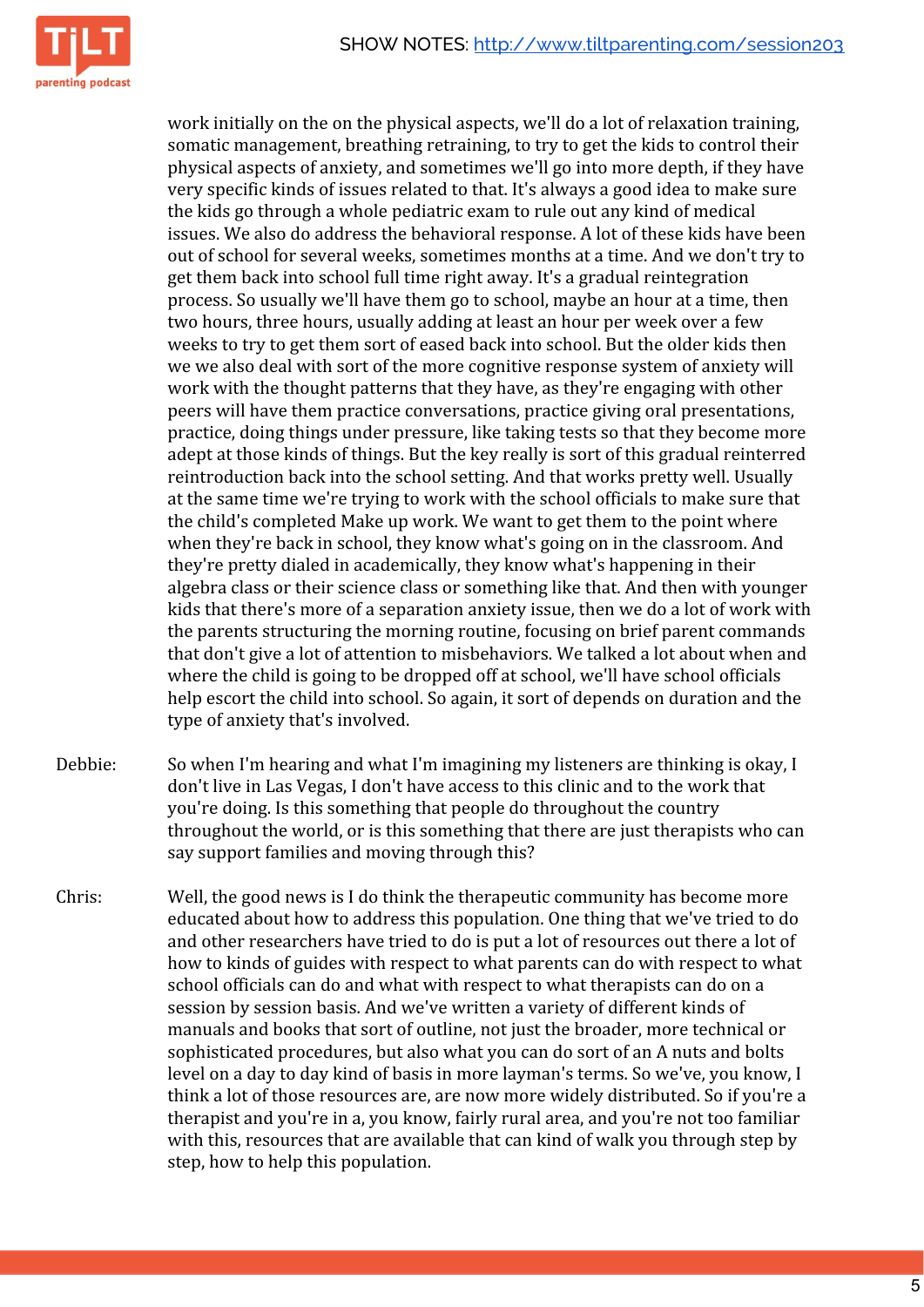

Debbie: So, okay, I'm gonna want to ask some questions that have come up. One question that parents want to know, this seems to be the time of year. I don't know if that's when things really pick up on your clinic after the holidays, but I'm hearing about this a lot from my community. And parents even don't know what to do while their child is at home. They are you know, are they rewarding their kids for letting them watch TV or you know, be playing a video game or kind of de stress? Or what should that look like if they are in a refusal pattern, maybe initially before they're ready to start being reintegrated?

- Chris: Well, we always recommend that if during formal school hours even if the child's at home, they should be doing some form of academic work. So the most ideal optimal form of academic work would be worked out sent home from the school that the classes are actively working on so that the kids are caught up by the time they're reintegrated into school. short of that it can be things like reading, working on math, worksheets, writing, there's a variety of different kind of academic things that can be done about what they should not be doing is things that they would normally not be doing during school hours of playing video games, sleeping in watching TV, those are all things they wouldn't be doing from nine o'clock to three o'clock on a school day. So we would discourage that.
- Debbie: Got it. Okay. makes total sense. Another parent wanted to know, you know, I think this is definitely one of those situations where there can be a lot of judgment from other parents or maybe school administrators who don't really get this and again, maybe think parents are over indulging their child who may be strong willed and you know, just don't get it. So a lot of people suggest just forcing the child to go, you know, you don't have a choice and you have to go whether You know, physically forcing them or whatever that looks like, what are your thoughts on that?
- Chris: Well, you know, if again, it sort of depends on the individual circumstances of the case and what the family's value system is. I mean, in our situation at our clinic, when we're dealing with kids that have been out of school for several weeks, or several months, or sometimes several years at a time, forcing a child to go back the next day is not going to work, they're actually going to become more sensitized. A lot of these kids, if they've been out of school for some time, they're very worried about how other people are going to react to them when they suddenly show up. So we have to do a lot of preparation work with them, what are some responses that they can use if people ask them where they've been, for example. So from our standpoint, what's in a lot of our recommendations is sort of more of a gradual reintroduction kind of approach. And that allows the kids to sort of practice their anxiety management skills, it gets them used to the cues that are associated with school, but it also allows them to do it on more of a gradual kind of basis. Now for a lot of these kids, once they're going back to school, say 50% of The time their anxiety level is dropped quite a bit. And they just say, Well, I just want to go the rest of the day. And we allow them to do that. So it doesn't always take hour by hour by hour. But the forcing kind of thing is generally something that I would reserve for only a very specific kind of case. So that's something we only do kind of rarely. And so it's not something I would generally recommend.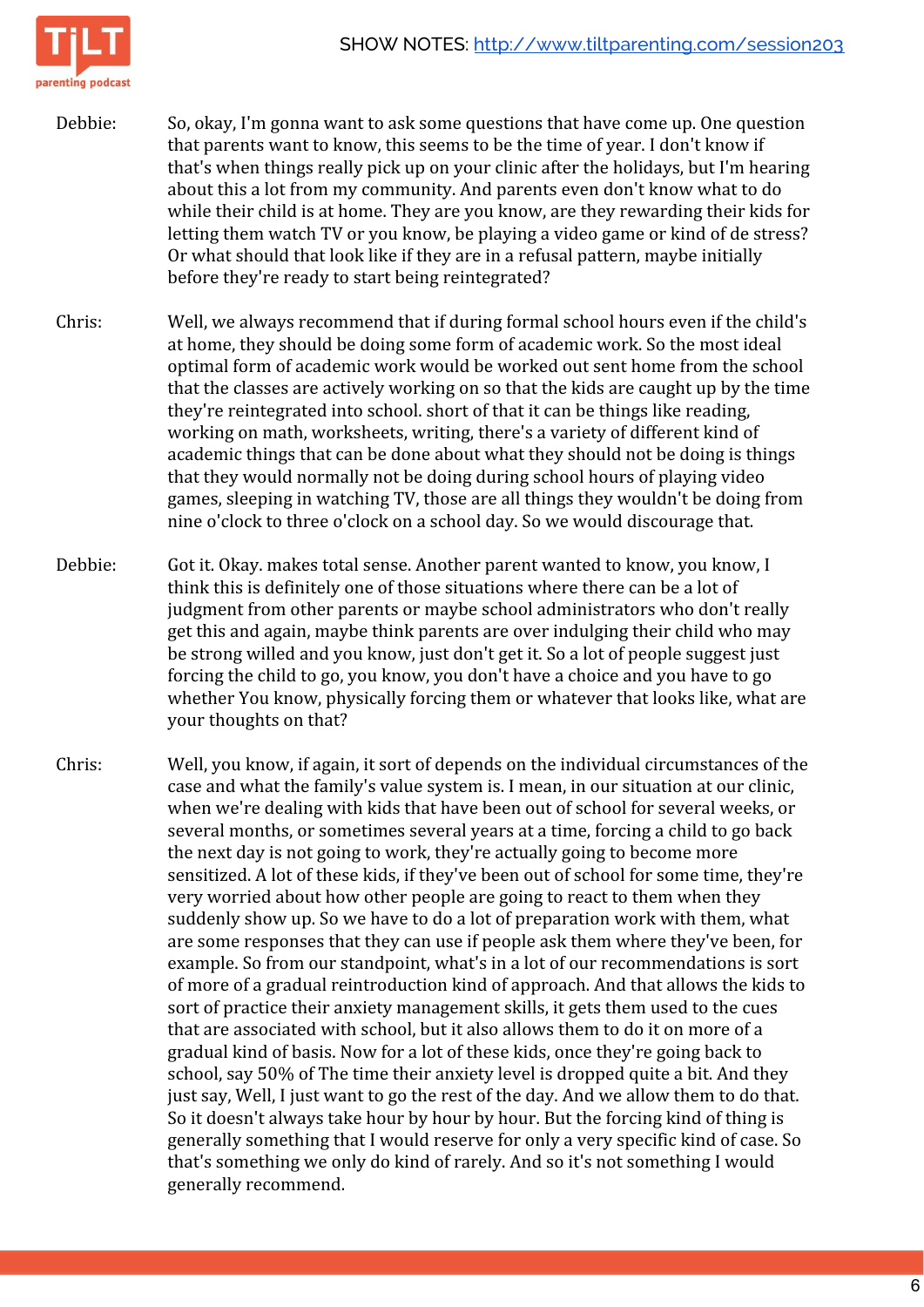

- Debbie: Yeah. Okay. I'd love to talk about schools a little bit more, because what I hear from parents, too, is a lot of schools saying, you know what, he's fine. Once he's here. You know, they don't really believe that this is an issue because sometimes when the child actually does get to school, everything seems to be okay. And then they fall apart at home. Do you have any? I don't know if it's language that parents can use when trying to communicate what's happening with the school and get them to really understand you know what's happening and be more in alignment or a partnership in fixing the problem rather than jumping it off on their parents.
- Chris: Yeah, we do see a lot of those kind of cases where the main issue is morning misbehaviors to avoid school and once the child gets to school, they're in the classroom, they're actually fine for the rest of the day. In that case, the interaction is going to be primarily between the parents and the therapists to try to address the morning routine. However, it does affect school attendance, to some extent, when these kids are chronically tardy to school they're refusing to go to in the morning, they're non compliant, or they're having a lot of difficulties, a lot of distress, and so they're often coming in at 9:30 or 10 o'clock. Or if there's a lot of separation anxiety involved, especially in say, the playground in the morning before school. We do involve a lot of the school officials. In that regard. You know, as I mentioned earlier, one key thing we had them do is take the child from the parents and escort the kids into the classroom. Sometimes we'll have the parent call the school counselor say around 10 o'clock just to check in to see how the child's doing in the classroom. We'll also work on sort of frequent communications between parents and teachers to let them know if there's an upcoming attendance problem that particular day and if the day could be salvaged, so if a kid is maybe missing most of the morning, sometimes parents just say, well, the day is over with, but we always encourage parents to still try to bring the child into school, even if it's 10 o'clock or 10:30 or 11 o'clock, because being in school part of the day is much better than if they missed the entire day.
- Debbie: Yeah, I'm wondering, is it the kind of thing that the more school refusal there is, the harder it is to get them back into school? Is that a habitual thing in that way, or pattern?
- Chris: Well, the longer child is out of school, the more difficult it is to reintegrate them back into school. And so as I mentioned earlier, I was talking about cases that lasted less than one calendar year for cases that last more than one calendar year. It's a much slower, different kind of process. reintegration back into a regular classroom setting 100% of the time is less likely in those cases. So it's up sometimes we have to work with the school officials to do more of a hybrid kind of approach, maybe some online plus, in schoolwork. Sometimes we can get the kids back into school full time. But the longer it lasts, the more difficult it is to do the reintegration.
- Debbie: And what about if a parent suspects, not suspects, but they're just noticing, oh, we are moving in this direction. Maybe their child hasn't fully refused. But getting to school is becoming harder and harder and we're noticing anxiety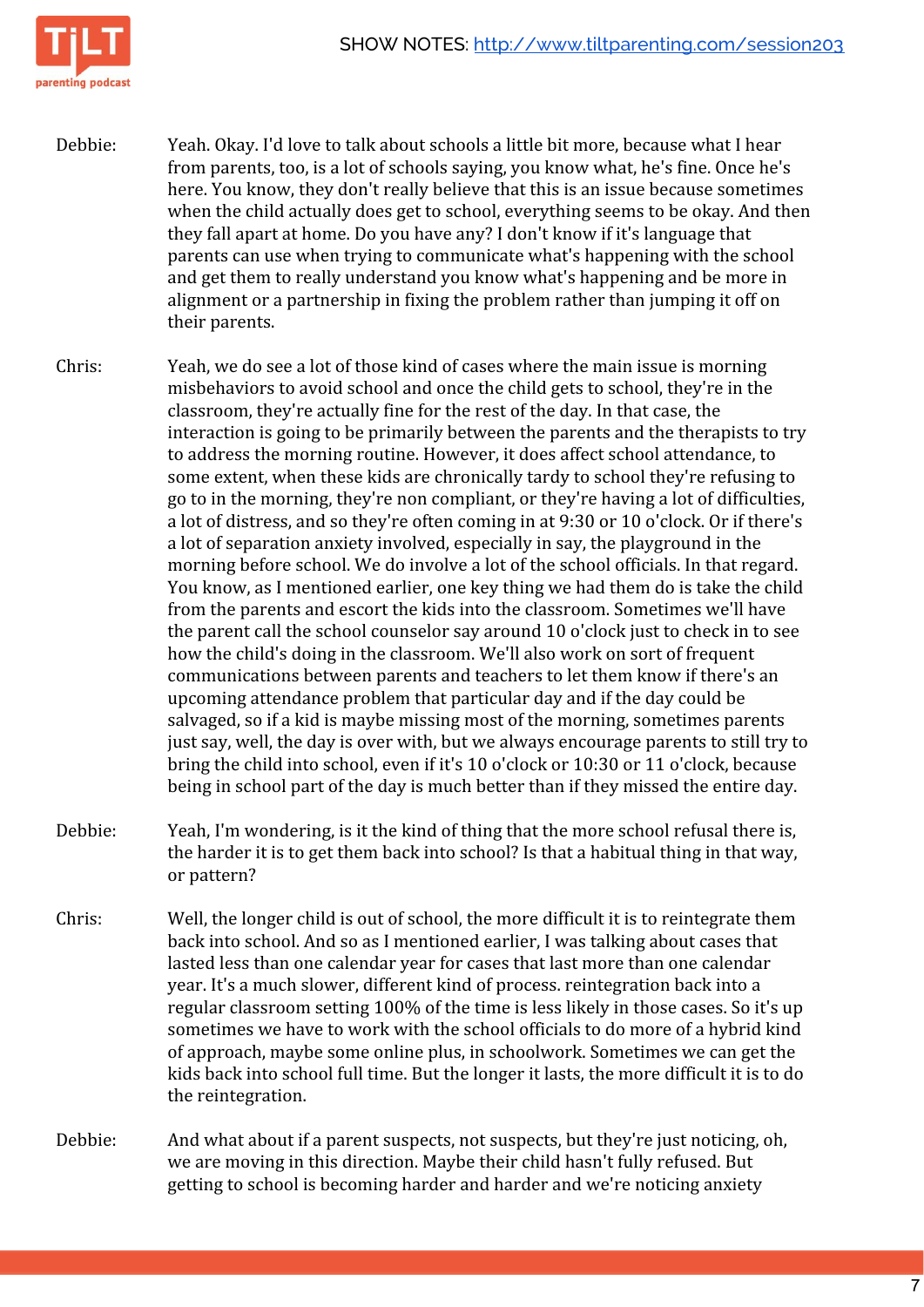

ramping? Is there something that parents can kind of do if they're concerned that they're moving down this path?

- Chris: Yeah, so I mean, it's important to sort of maintain a very regular morning routine and to make sure in those cases that the child understands that going to school is the basic expectation. However, there are a lot of procedures out there. mentioned some of them earlier that parents can work on with their kids to sort of reduce some of their physical anxiety. So the relaxation training, the breathing training, and it's important to sort of talk to the child about what their concerns are worries about, I would not do that in the morning as everybody's trying to get ready for school, but I would save some part of the evening so that the child can sort of talk about his or her day, talk about any problems that they're having And personally, or with the teacher or homework or anything else, and get a chance to sort of process that through a little bit. But there still needs to be a general expectation that you're going to be getting up in the morning, you're going to be going through your regular routine, you are going to go to school. That's the basic expectation. But we're going to help you with some of these other kinds of things. If you're feeling physically anxious, or if you're worried about something.
- Debbie: Okay. You mentioned earlier about working with the parents to help structure routine at home and give them support as well. But I'm wondering about kind of emotional support for parents. So I know for many Parents, this is really just a very hard thing to go through. It can be stressful because of work obligations, it can be stressful, because we feel judged or like we're failing as a parent, and we're doing something wrong. And I don't know if your clinic offers support for parents, or if you have just thoughts on what could help a parent kind of emotionally and mentally get through this.
- Chris: Yeah, it's important to understand that rates of anxiety and depression among children and adolescents are rising in this country, it doesn't necessarily always translate to school attendance problems, but those rates have been going up. Our kids are much more stress than they used to be. So it's important for parents to understand that it's more of a universal condition than it used to be a lot of these kids are going through this as they age. Part of that, too, is you know, kids are exposed to a lot more technology than they used to be. And so I think parents need to understand that what they're going through with their child or the adolescent isn't necessarily all that much different from what the parent next is going through. But it's also important to talk to other people about the concerns, it's important to talk to the school counselor about problems that are developing, because there may be things that can be done at school to sort of lessen some of the anxiety, it's important to talk to maybe extended family members are other people that can help. So for example, people that can help with homework, people that can help drive the child to school, people that can help with the morning routine, if the parents feel kind of overwhelmed. It's important to sort of mobilize the social support network to talk about those kinds of things. And if the problem is escalating, then I'd certainly encourage parents to consult with a therapist and, and work through some of these issues.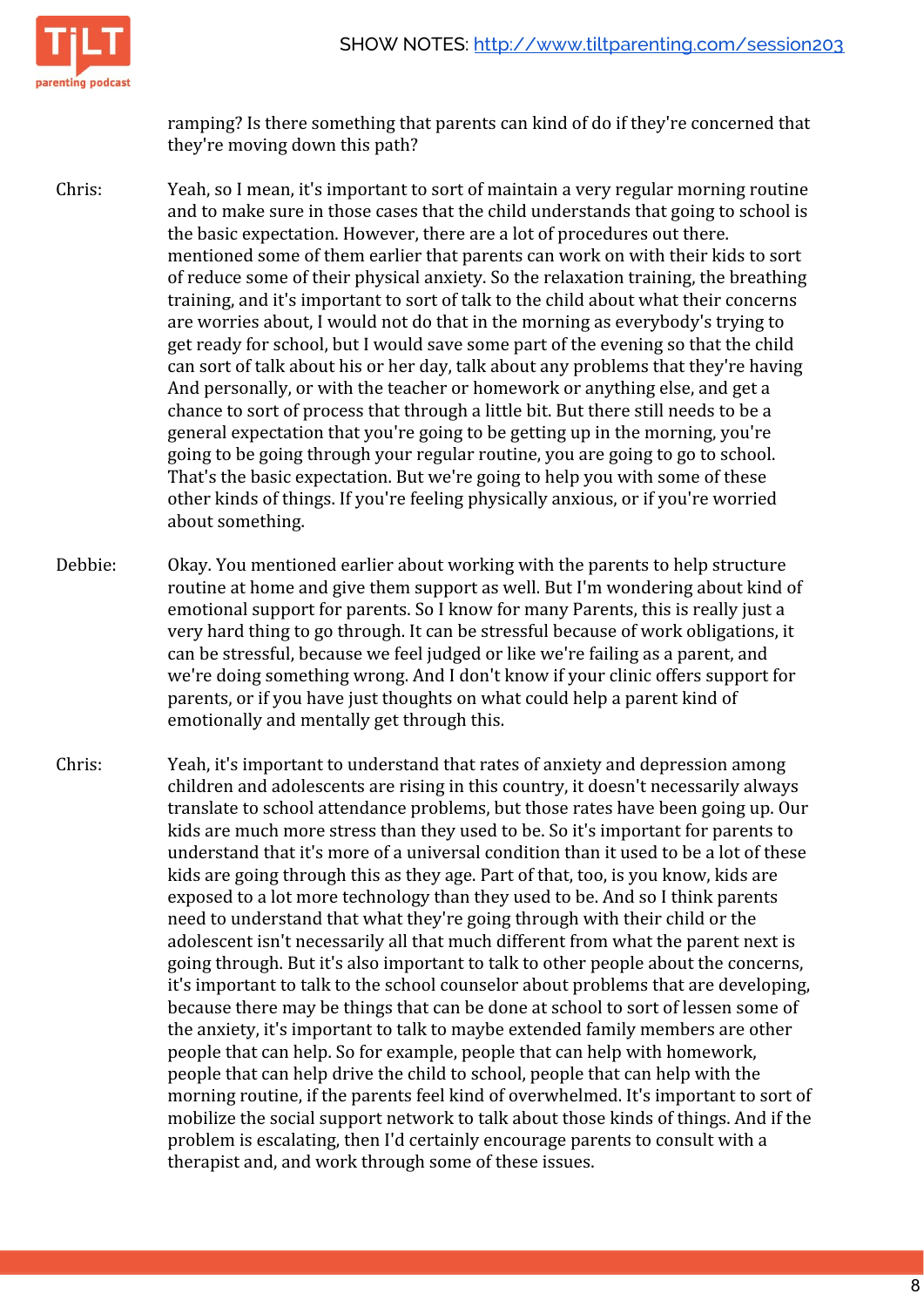

Debbie: Yeah, it's I know that it's just so difficult, especially if you have a child who's differently wired and you're already dealing with maybe some other tough behavior, and other challenges related to that as well. So as a way to wrap up, I'm just you've shared so many insights. with us and lots of best practices for a parent who's listening to this and is very much like, this is my life right now, this is everything we're going through. If there's one thing you would want them to know, that could be just comforting or just to kind of help them take the next step that they need to, what would that be?

- Chris: A lot of parents come to our clinic and they are kind of embarrassed . They're shocked that there's actually a clinic that's designed just for this population. And I tell them that this is a very common kind of occurrence. I mean, up to one third of all kids, at some point in their young life, have difficulty going to school. So it's really not an unusual kind of occurrence. It's really how to address it once it happens. And again, that's going to involve a lot of consultation with the school counselor, potentially with the therapist, and other people to sort of understand how far afield the child's behavior is from other kids and what needs to be done next. It's a common problem. And it's not necessarily anyone's fault. It's just a sort of a combination of things that need to be addressed.
- Debbie: That is so helpful, actually. I mean, I think that's one of the things I try to do through Tilt Parent is just remind parents that actually you're not alone. And there are many people who are sharing the same struggles, but to know that a third of kids struggle going to school at some point that is actually really helpful to hear. Thank you for sharing that.
- Chris: Yeah, and I have, I have two teenagers, you know, they both have their share of anxieties about school and evaluation situations. And you know, they're pretty normal kids, but that's just the way a lot of kids and adolescence are growing up today.
- Debbie: Yeah, it's true. It's true. I had Dr. John Duffy on the show. A few months ago, he wrote a book called *Parenting the New Teen in the Age of Anxiety*, and he was just saying it's just even from 10 years ago. It's such a different landscape for teens today. So before we go, is there a Place where listeners can connect with you or learn more about your clinic and your work.
- Chris: Well, they can Google me at UNLV and our website, I'll come up with a variety of different kinds of resources. Like I said, I can send you some things that are out there. But you know, the most important thing is really going to be the local resources that parents have. And one of the most valuable resources will be the school counselor at the child's school.
- Debbie: Awesome, okay. And listeners, I don't get as many links as I can, and they'll be on the show notes page, so you can check that out. And Chris, I just want to thank you so much. This has really just been fascinating. And again, so needed. I'm so glad that you are doing this work. And yeah, when I discovered you, I was like, Well hold clinic for this and I'm just really grateful that you're doing the work you do.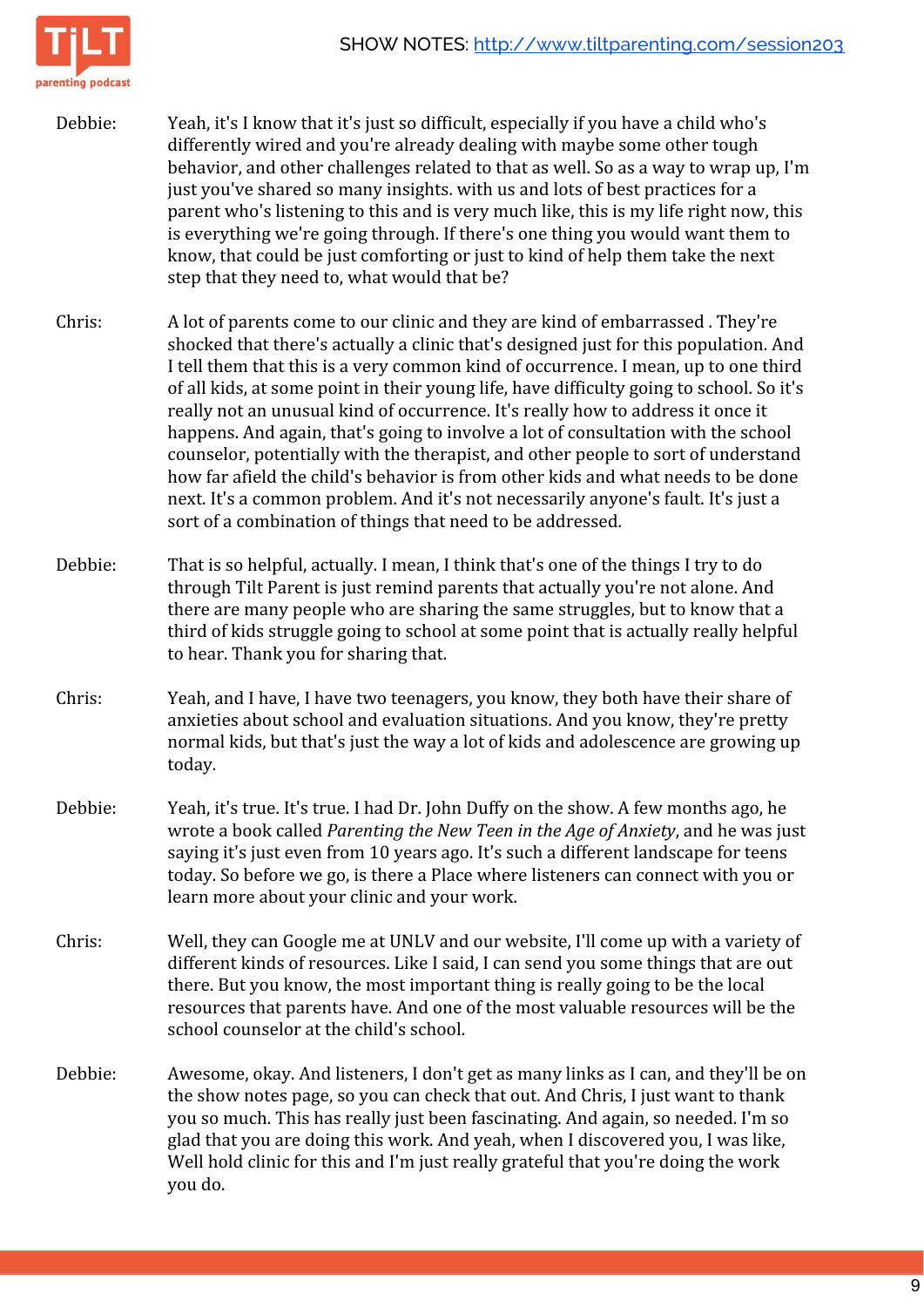Chris: I appreciate the podcast and appreciate getting the message out about this important population.